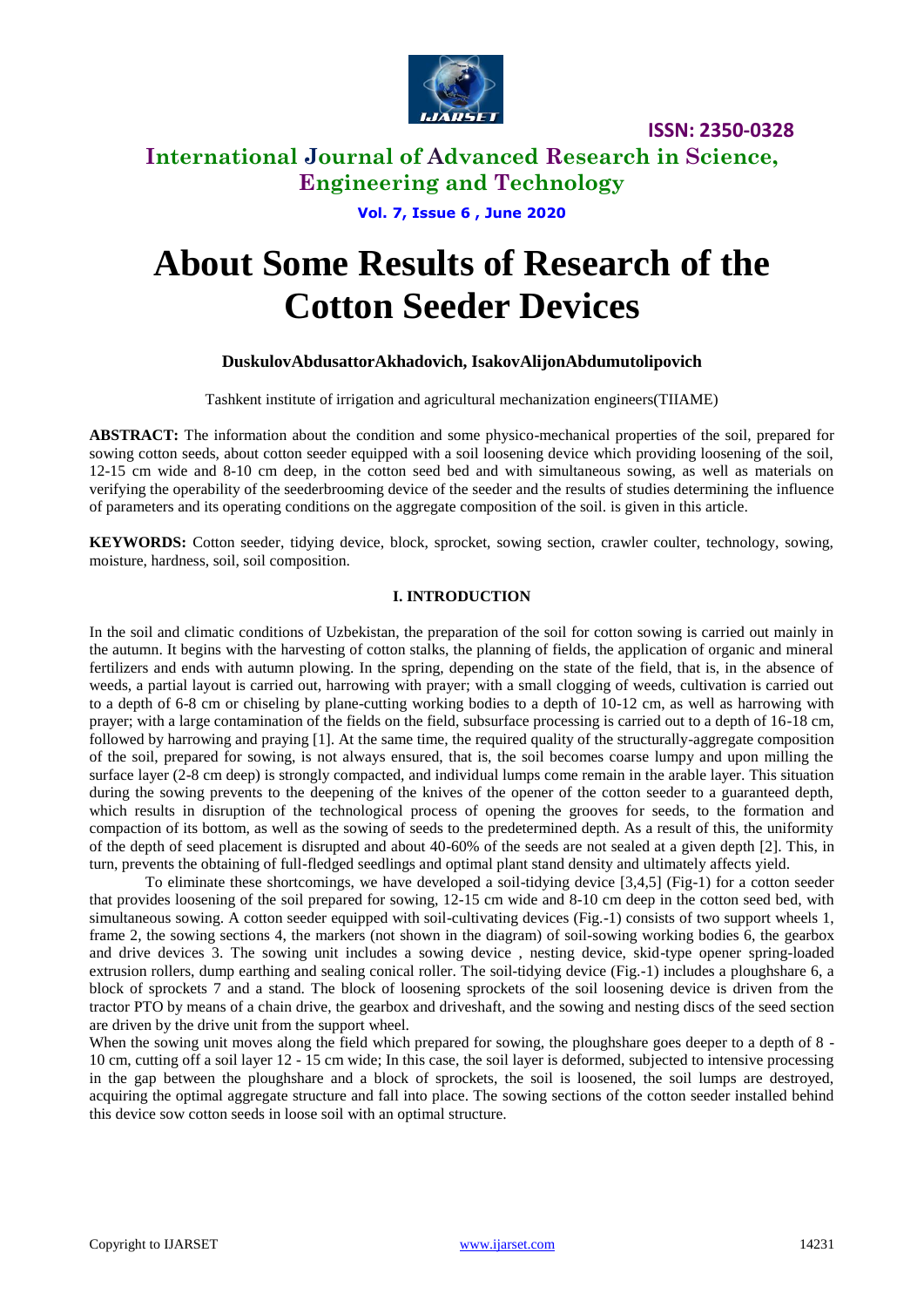

## **ISSN: 2350-0328 International Journal of Advanced Research in Science, Engineering and Technology**

#### **Vol. 7, Issue 6 , June 2020**

#### **The purpose and objectives of the study.**

Checking the wok capacity, determination of the quality indicators of the soil-sweeping working bodies of the cotton seeder, as well as the selection of parameters and modes of their operation.

#### **Material and research methods.**

When determining the quality indicators of the work of the swirling working bodies of the cotton seeder, standard assessment methods were used. In this case, the degree of loosening of the soil was determined using the sieves  $0.5 \times 0.5$  in size for three soil samples during the passage of the unit in the forward direction and three in the opposite at the depth of processing. The size of the sieves is 0.25,1,3,5,10,15,25 mm. Depth of processing was determined by using furrow gauge. The hardness of the soil was determined using a VISKHOM device, and moisture by a pH meter. Processing of research results was carried out using methods of analysis and synthesis, as well as statistical analysis using new versions of computer programs Excel.



#### **Research results**.

For checking the work capacity and determine the quality indicators of work, an experimental sample of soilbumping equipment (Fig.-2 and Fig.-3) of a cotton seeder was made and the qualitative indicators of its work in laboratory and field conditions were determined. The research work was carried out in the fields of the training experimental station of Tashkent State Agrarian University.

The soil of the educational-experimental farm refers to the "Sugar loam" type, the relief of the field is smooth, the preceding cultivation is autumn plowing, chiselling, harrowing and praying. Before the experiments, the soil moisture and hardness were determined at a depth of 5, 10 and 15 cm in accordance with GOST 20915-11 with 6-fold turning, as well as its aggregate composition. The results are presented in table 1 and 2.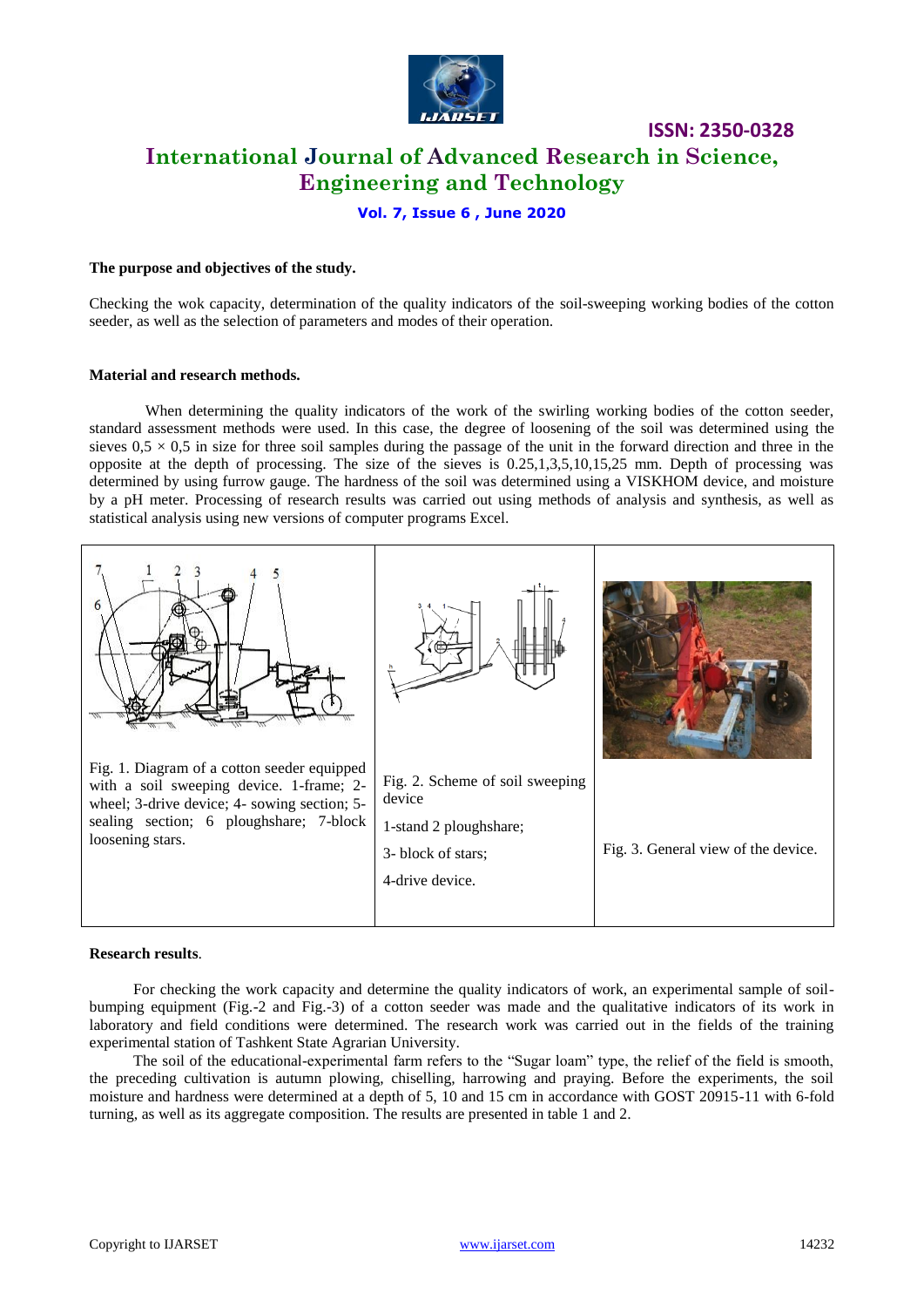

## **International Journal of Advanced Research in Science, Engineering and Technology**

**ISSN: 2350-0328**

#### **Vol. 7, Issue 6 , June 2020**

|       | Table 1        |                 |                    |                    |                    |  |  |  |  |  |  |  |  |
|-------|----------------|-----------------|--------------------|--------------------|--------------------|--|--|--|--|--|--|--|--|
| $N_2$ | Soil depth, cm | Soil moisture%  |                    | Soil hardness, MPa |                    |  |  |  |  |  |  |  |  |
|       |                | Arithmetic mean | Standard deviation | Arithmetic mean    | Standard deviation |  |  |  |  |  |  |  |  |
|       | 5              | 10,92           | 3,1                | 0,246              | 0,089              |  |  |  |  |  |  |  |  |
| 2     | 10             | 15,58           | 3,69               | 0,86               | 1,13               |  |  |  |  |  |  |  |  |
| 3     | 15             | 22,28           | 3,27               | 1,1                | 0,305              |  |  |  |  |  |  |  |  |

From table 1 it can be seen that at different depths of the soil moisture content is sharply different. At a depth of 5 cm, the soil moisture varies between  $-8.7$  ... 14.7% and averages 10.92%, at a depth of 10 cm it is 10.8 ... 19.0%, on average 15, 58%, and at a depth of 15 cm, respectively, 18.2 ... 26.2% and an average of 22.28%. The hardness of the soil has a similar pattern of change. The hardness of the soil at a depth of 5 cm was 0.246 MPa, at a depth of 10 cm. 0.86 MPa, and at a depth of 15 cm. 1.1 MPa.

The degree of loosening of the soil by the soil-cultivating devices was determined (at six multiple repetitions) using a special framework for the depth of processing. When studying the operation of the soil-cultivating device, the working speed of the sowing unit was 5.2 km / h, the distance between the sprockets of the block was adopted - 4 cm, the depth of processing of the soil-sweeping the working body and the indicator of the kinematic mode of operation of the block of stars are set respectively 10 cm and  $i = 1.32$ .

The degree of loosening of the soil was studied when establishing the distances between the working surface of the share and the sprockets of the blocks  $b = 4, 6$  and 8 cm. The data obtained are statistically processed and are shown in table 2.

As can be seen from this table, prepared according to the existing technology, that is, without the use of soil-cultivating devices, the degree of loosening of the soil is comparatively low, which does not satisfy the requirements of agricultural technology, while soil aggregates with a fractional composition of up to 15 mm are 65.1%, less than 25 mm, 15.76% and the soil aggregate with dimensions of more than 25 mm, 19.2%.

During cultivating the soil of the cotton seed bed with using soil-tidying devices, soil aggregates with sizes up to 15 mm increase sharply. When the distance between the working surface of the share and the sprockets was set at 4 and 6 cm, it amounted to 85.1 and 83.5%, respectively.

#### **Таble 2**

**The influence of the distance between the working surface of the share and the sprockets of the block on the degree of loosening of the soil**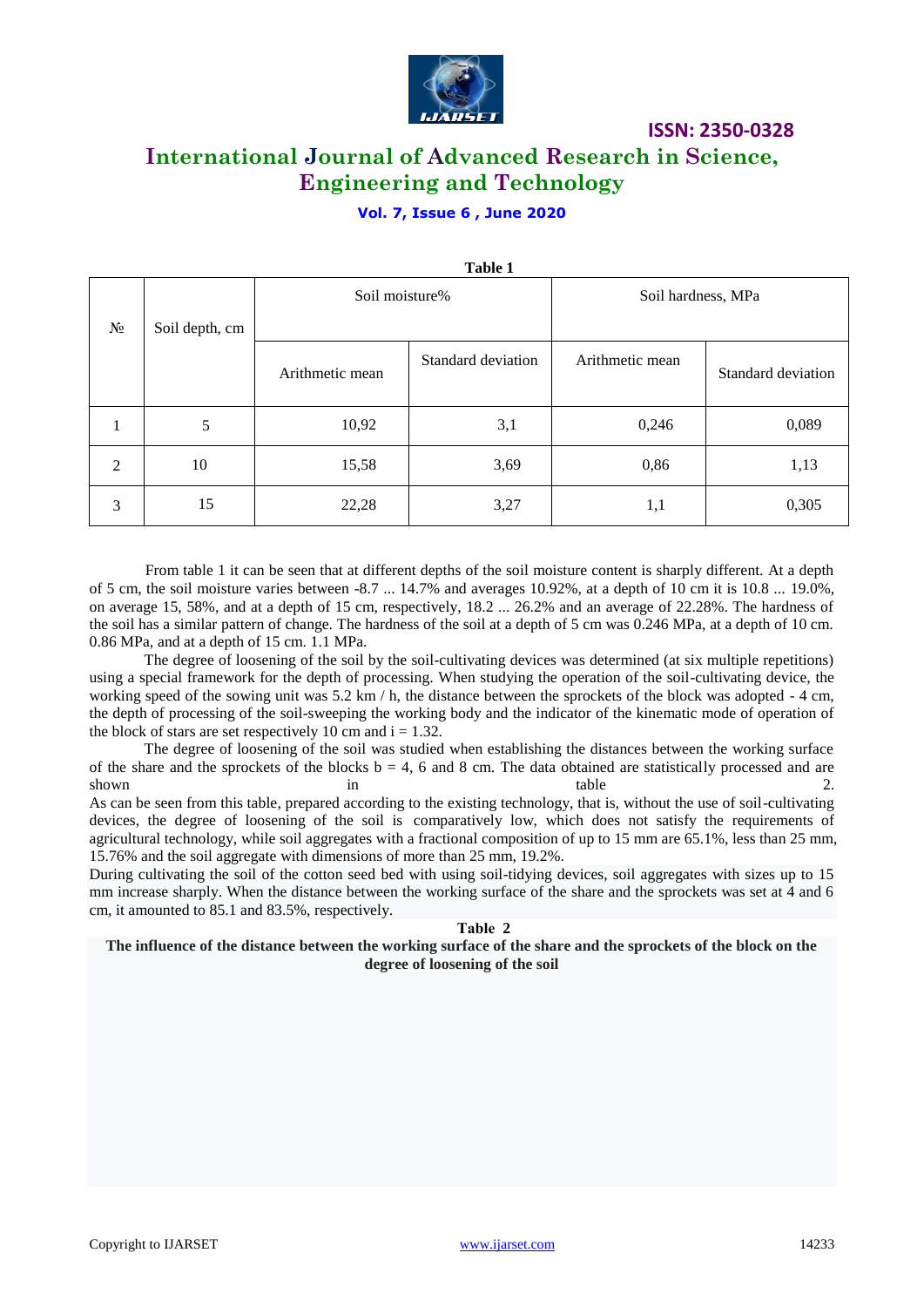

## **International Journal of Advanced Research in Science, Engineering and Technology**

|  |  |  | <b>Vol. 7, Issue 6, June 2020</b> |  |
|--|--|--|-----------------------------------|--|
|--|--|--|-----------------------------------|--|

| $\tilde{\mathbf{x}}$                                                           |  |           | $\mathbf 1$                                                            |                                       |                                                                             |  |                | $\overline{2}$                             | 3                                     | $\overline{4}$   |                                                                        |      |                                 |    |      |
|--------------------------------------------------------------------------------|--|-----------|------------------------------------------------------------------------|---------------------------------------|-----------------------------------------------------------------------------|--|----------------|--------------------------------------------|---------------------------------------|------------------|------------------------------------------------------------------------|------|---------------------------------|----|------|
| The gap size between the work surface of<br>ploughshare and block sprockets    |  |           |                                                                        |                                       |                                                                             |  |                |                                            | $\overline{4}$                        | 6                | $8\,$                                                                  |      |                                 |    |      |
|                                                                                |  |           |                                                                        | Arithmetic<br>mean                    | $M_{cp}$                                                                    |  | 65,1           |                                            | 85,1                                  | 83,5             | 77,8                                                                   |      |                                 |    |      |
|                                                                                |  |           |                                                                        | Standard<br>deviation                 | $\sigma$                                                                    |  | 3,81           |                                            | 4,77                                  | 6,76             | 8,9                                                                    |      |                                 |    |      |
| The degree of loosening of the soil,%<br>The degree of loosening of the soil,% |  | $>25$     | Fractional composition of the soil before treatment with a soil tiller | The<br>coefficient of<br>variation, % | $M_{\tilde{V}_{\tilde{v}}}$ $\phi_{\tilde{\omega}}$ $\phi_{\tilde{\omega}}$ |  | 5,85           | after treatment with a soil-tidying device | 5,6                                   | 8,1              | 11,4                                                                   |      |                                 |    |      |
|                                                                                |  |           |                                                                        | Confidence<br>interval                |                                                                             |  | 60,48<br>69,82 |                                            | 79,16-<br>91,04                       | $78,3-$<br>93,07 | $74,3-$<br>91,0                                                        |      |                                 |    |      |
|                                                                                |  |           |                                                                        | Arithmetic<br>mean                    | $M_{cp}$                                                                    |  | 15,76          |                                            | 11,4                                  | 10,2             | 12,4                                                                   |      |                                 |    |      |
|                                                                                |  |           |                                                                        | Standard<br>deviation                 | $\sigma$                                                                    |  | 2,2            |                                            | 1,48                                  | 1,51             | 2,1                                                                    |      |                                 |    |      |
|                                                                                |  | $15 - 25$ |                                                                        |                                       |                                                                             |  |                |                                            | The<br>coefficient of<br>variation, % | $M, \%$          | Fractional composition of the soil before treatment with a soil tiller | 12,5 | ctional composition of the soil | 13 | 14,8 |
|                                                                                |  |           |                                                                        | Confidence<br>interval                |                                                                             |  | 15,35<br>19,11 |                                            | $9,17-$<br>11,7                       | $8,33-$<br>12,7  | $11,8-$<br>15,0                                                        |      |                                 |    |      |
|                                                                                |  |           |                                                                        | Arithmetic<br>mean                    | $M_{cp}$                                                                    |  | 19,2           |                                            | 3,5                                   | 6,3              | 9,8                                                                    |      |                                 |    |      |
|                                                                                |  |           | 55                                                                     | Standard<br>deviation                 | $\sigma$                                                                    |  | 2,3            | Fra                                        | 0,91                                  | 1,68             | 0,95                                                                   |      |                                 |    |      |
|                                                                                |  |           |                                                                        | The<br>coefficient of<br>variation, % | $M V_{\omega}$ , $\mathscr{L}_{\!\!\mathit{ot}}$                            |  | 11,97          |                                            | 26                                    | 26,9             | 9,6                                                                    |      |                                 |    |      |
|                                                                                |  |           |                                                                        | Confidence<br>interval                |                                                                             |  | 16,35<br>22,05 |                                            | $2,37-$<br>4,62                       | $4,21-$<br>8,38  | $8,62-$<br>9,98                                                        |      |                                 |    |      |

The soil aggregates with sizes more than 25 cm are reduced and make up 3.5 and 6.3%, respectively. With the increasing of the distance between the working surface of the share and the block sprocket up to 8 cm, soil aggregates with fraction sizes up to 15 mm decrease slightly and will decrease to 77.8%, and soil aggregates with fraction sizes over 25 cm increase and reach up to 9.6%.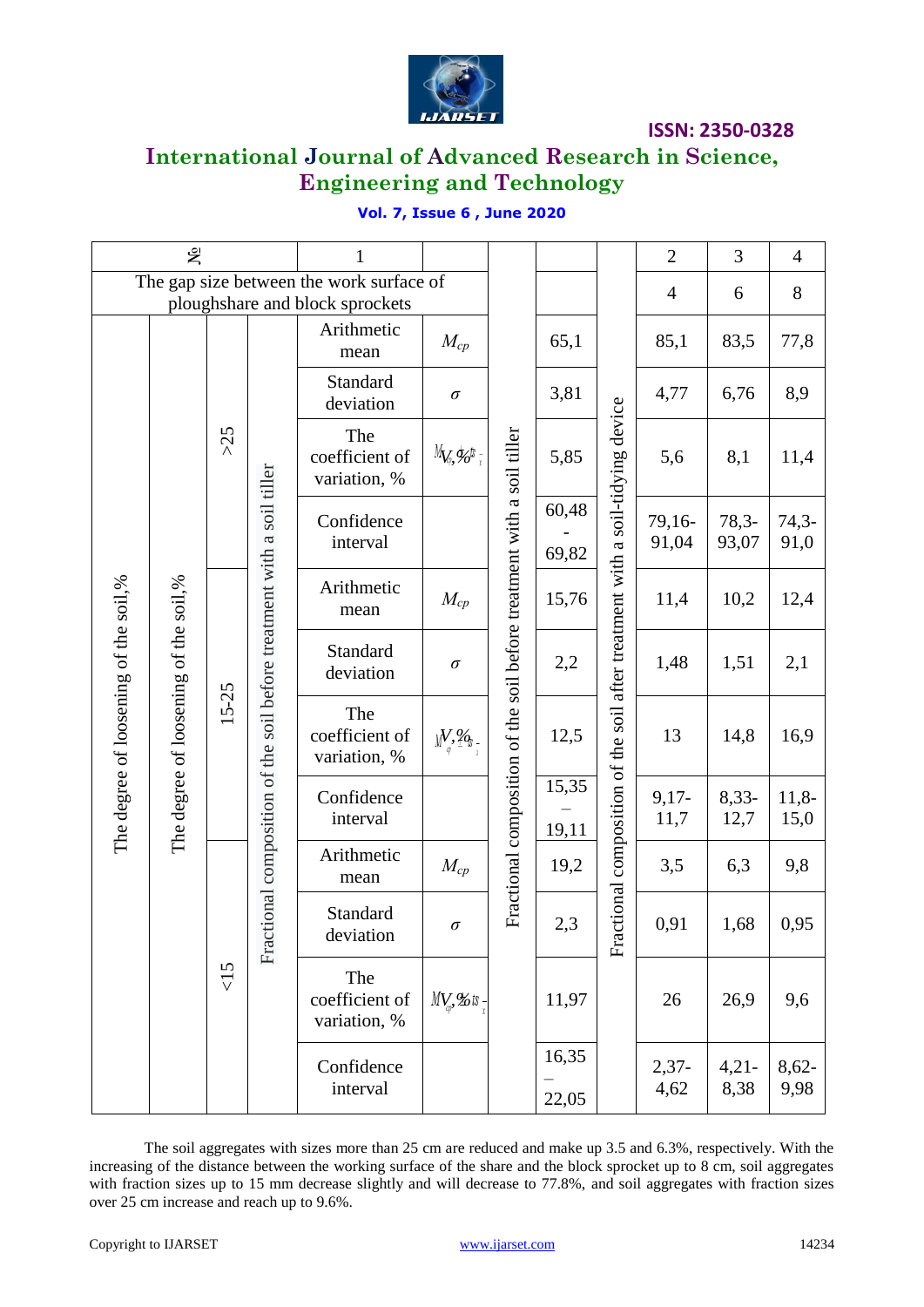

## **International Journal of Advanced Research in Science, Engineering and Technology**

#### **Vol. 7, Issue 6 , June 2020**

From the above data it can be judged that when the size of the gap between the working surface of the ploughshare and the sprockets is installed 4 and 6 cm, the size of the aggregate composition is within the requirements of agricultural technology. Moreover, the soil lumps interfering with the work of the semi-shaped openers of the seeder are completely absent.

When studying the effect of the distance between the sprockets of the block of the soil-cultivating device on the degree of loosening of the soil, all parameters of the object of study were set without changes, except for the distance between the sprockets and the distance between the working surface and the block of sprockets. At the same time, they studied the operation of the sprocket block with a distance between the sprockets of 3, 5 and 7 cm, while the distance between the working surface and the sprocket blocks was set to 6 cm. The obtained and statically processed data are shown in Table 3.

The results of the experiments show that when treating the soil with a soil-cultivating device, its aggregate composition improves compared to the aggregate composition of the soil treated with traditional technology. In setting the distances between the stars 3 and 5 cm (grinding), the grinding of the soil and lumps is improved, while the volume of the aggregate composition of the soil with a size of less than 15 mm. increases and reaches respectively 89.2 and 84.1%. The volume of soil with dimensions of 15–25 mm was 8.9 and 10.3%, respectively, and the volume of soil with dimensions of more than 25 mm. accounted for 4.2 and 5.6% respectively. When the distance between the sprockets was set to 7 cm, the indicators of the soil-sweeping device deteriorated somewhat. The volume with the aggregate composition of the soil with the size of the fraction is 15 mm. decreased to 78.1%, the volume with an aggregate composition of 15-25 mm per revolution. and more than 25 mm. slightly increased and amounted to 13.7 and 7.6%, respectively.

Increasing of the volume of the soil aggregate with a fraction size of less than 15 and 25 mm. achieved due to the deformation of the soil and soil lumps. (parchalanish) grinding. A comparative analysis of the quality of the aggregate composition of the soil treated with a cotton seeder tilting device and soil cultivation technology shows that, when tilling the soil with a tilting device, in which the distance between the sprockets was 3, 5 and 7 cm, the volume of soil aggregates with fraction sizes up to 15 mm. Compared with traditional tillage, the volume of soil aggregates with a fraction size of 15–25 mm increased by 33, 29 and 20%, respectively. the volume of soil aggregates with fraction sizes over 25 mm increased respectively by 77, 55 and 15%, increased respectively 4.5, 3.4 and 2.5 times. These indicators, that is, the improvement of the required aggregate composition of the soil, are ensured by the complete grinding of soil crumbs.

From the giver materials it can be seen that the soil-tidying devices of the cotton seeder allow high-quality tillage of the cotton seed zone. When the distance between the sprockets was set 3 and 5 cm. The qualitative indicators of the soiltanning device work are required requirements for agricultural technology. When installing, the distance between the sprockets is 7 cm, the indictors of the sweeping working body is 1.9% lower than the requirement of agricultural machinery.

Comparison of the indictors of the soil-tidying devices equipped with a block of sprockets with a distance between sprockets of 3 and 5 cm showed that the aggregate composition of the soil with a fraction size of 15-25. mm and more than 25 mm. actually do not differ from each other. They lie within the confidence interval of the average value. Therefore, in further experiments in order to reduce energy and metal consumption, the distance between the sprockets of the block can be taken 5 cm.

#### **Table3**

**The influence of the distance between the sprockets of the block on the degree of loosening of the soil**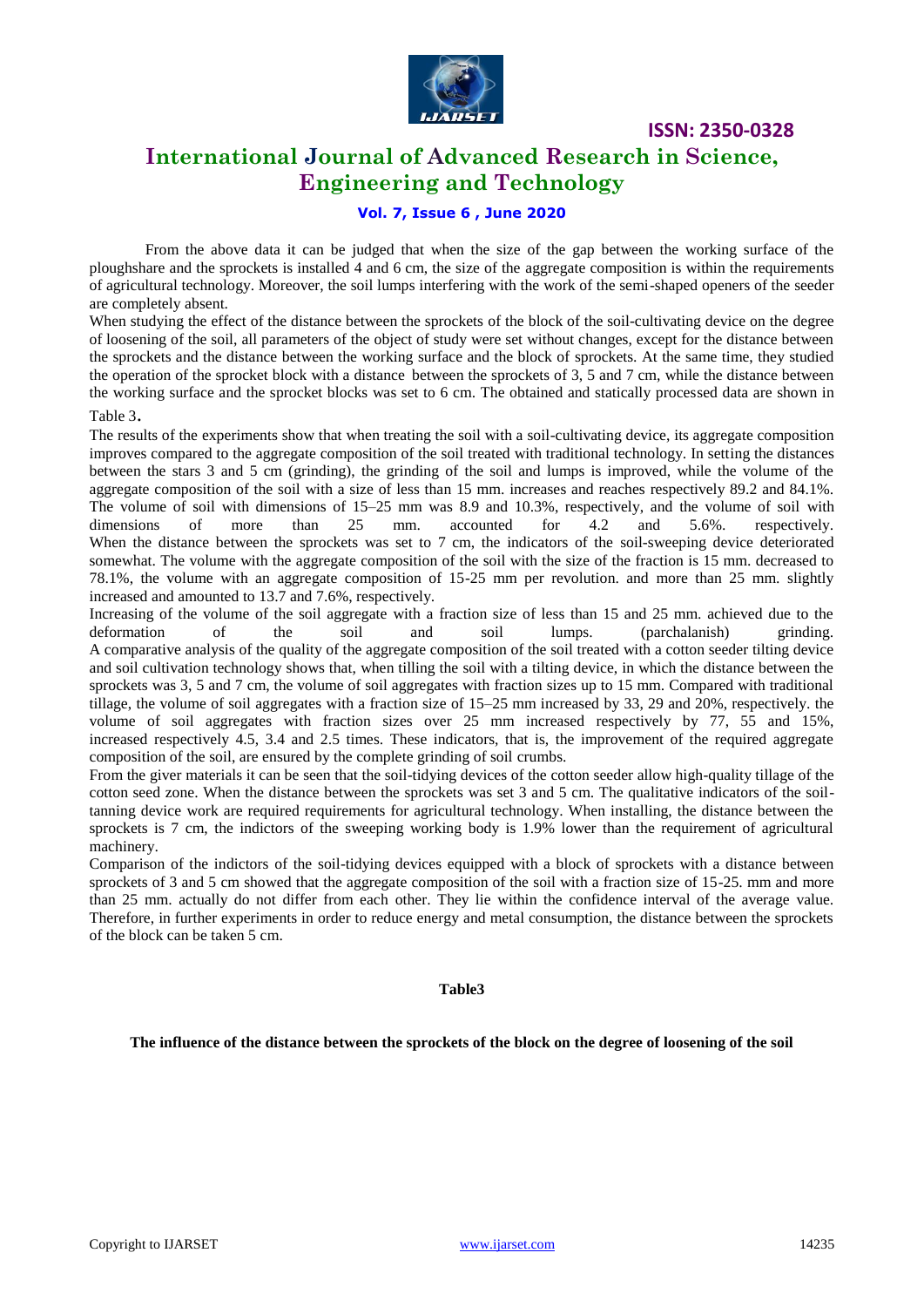

## **International Journal of Advanced Research in Science, Engineering and Technology**

## **Vol. 7, Issue 6 , June 2020**

| ৼ                                                                           |                                       | 1        |                                                                        |                                          |                                    |                                                                                           | $\overline{2}$ | 3                                               | $\overline{4}$ |       |       |      |
|-----------------------------------------------------------------------------|---------------------------------------|----------|------------------------------------------------------------------------|------------------------------------------|------------------------------------|-------------------------------------------------------------------------------------------|----------------|-------------------------------------------------|----------------|-------|-------|------|
| The gap size between the work surface of<br>ploughshare and block sprockets |                                       |          |                                                                        |                                          |                                    |                                                                                           |                |                                                 | $\overline{4}$ | 6     | 8     |      |
|                                                                             |                                       |          |                                                                        | Arithmetic<br>mean                       | $M_{cp}$                           | soil tiller<br>$\mathfrak{a}$<br>Fractional composition of the soil before treatment with | 65,1           |                                                 | 4,2            | 5,6   | 7,6   |      |
| The degree of loosening of the soil,%                                       |                                       |          |                                                                        | Standard<br>deviation                    | $\sigma$                           |                                                                                           | 3,81           |                                                 | 2,30           | 0,79  | 1,59  |      |
|                                                                             |                                       | $>25$    |                                                                        | The coefficient<br>of variation, %       | $M$ <sub>9</sub> %t                |                                                                                           | 5,85           | soil after treatment with a soil-tidying device | 57,23          | 14,24 | 20,99 |      |
|                                                                             |                                       |          |                                                                        | Confidence<br>interval                   |                                    |                                                                                           | 60,48<br>69,82 |                                                 | 1,75           | 5,32  | 6,50  |      |
|                                                                             |                                       |          |                                                                        | Arithmetic<br>mean                       | $M_{cp}$                           |                                                                                           | 15,76          |                                                 | 8,9            | 10,3  | 13,7  |      |
|                                                                             |                                       |          |                                                                        | Standard<br>deviation                    | $\sigma$                           |                                                                                           | 2,2            |                                                 | 0,78           | 0,65  | 0,87  |      |
|                                                                             |                                       | $5 - 25$ | Fractional composition of the soil before treatment with a soil tiller |                                          | The coefficient<br>of variation, % | $\frac{1}{2} \int_{\mathbb{R}} \phi_{\mathcal{O}}^{\dagger} \phi_{\mathcal{O}}^{\dagger}$ |                | 12,5                                            |                | 8,81  | 6,36  | 6,37 |
|                                                                             | The degree of loosening of the soil,% |          |                                                                        | Confidence<br>interval                   |                                    |                                                                                           | 15,35<br>19,11 | Fractional composition of the                   | 8,63           | 10,11 | 13,37 |      |
|                                                                             |                                       |          |                                                                        | Arithmetic<br>mean                       | $M_{cp}$                           |                                                                                           | 19,2           |                                                 | 89,2           | 84,1  | 78,7  |      |
|                                                                             |                                       | $\leq$   |                                                                        | Standard<br>2,3<br>$\sigma$<br>deviation |                                    | 2,02                                                                                      | 0,99           | 1,81                                            |                |       |       |      |
|                                                                             |                                       |          |                                                                        | The coefficient<br>of variation, %       | $V, \%$<br>$M_{\alpha}$ $\pm$ ts   |                                                                                           | 11,97          |                                                 | 2,33           | 1,18  | 2,30  |      |
|                                                                             |                                       |          |                                                                        | Confidence<br>interval                   |                                    |                                                                                           | 16,35<br>22,05 |                                                 | 88,66          | 83,67 | 7,29  |      |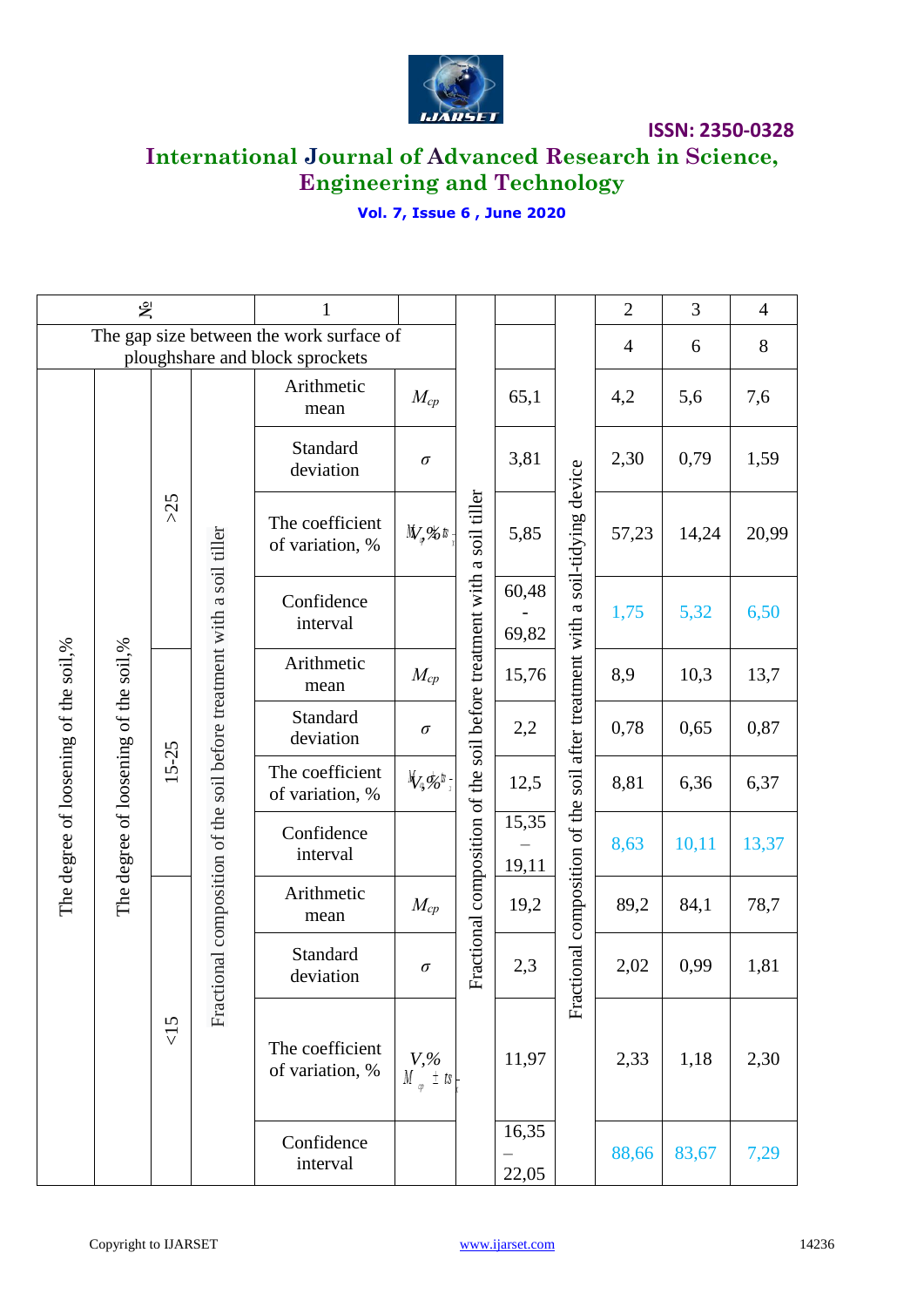

### **International Journal of Advanced Research in Science, Engineering and Technology**

#### **Vol. 7, Issue 6 , June 2020**

In studying the influence of the rotational speed of the block of sprockets of the soil-raising device on the degree of loosening of the soil, the distance between the working surface and the blocks of sprockets was set to 6 cm. The qualitative indicators of the soil-drying device at a frequency of its rotation are 180, 210 and 240 rpm The obtained and statically processed data are shown in table 4.

The presented data (Table 4) shows that the rotation speed of the sprocket block significantly affects the change in the aggregate composition of the soil, while the volume of the aggregate composition of the soil with sizes up to 15 mm is increased.

When treating the soil with a swivelling device with a sprocket block rotation frequency of 180 rpm. the aggregate composition of the soil with dimensions up to 15 mm. it makes up 76.3%, with dimensions - 15-25 mm 14.1%, and with sizes over 25 mm. -9.6% of the total cultivated soil.

In treating soil with a swivelling device with a sprocket speed of 210 and 240 rpm. the volume of aggregate composition of the soil with dimensions up to 15 mm. increases and reaches respectively to 83.6 and 89.2%. The volume of the aggregate composition with dimensions of 15 - 25 mm. amounts to 10.2 and 7.0%, respectively, and the aggregate composition with dimensions greater than 25 cm., respectively, is 6.2 and 3.8% [7]. Increasing of soil aggregate volume with fraction sizes up to 25 mm. as part of the treated soil, it is achieved by compressing the soil formation when it passes in the shell between the working surface of the share and block sprockets, as well as the intense action of the stars on the soil formation in this zone.

A comparative analysis of the quality of the aggregate composition of the soil processed by the seeder-baking device of the seeder and the traditional technology of tillage shows that when treating the soil with the soil-baking device, with a rotation speed of its block of asterisks of 180, 210 and 240 rpm. volume of soil aggregates with fraction sizes up to 15 mm. in comparison with traditional tillage increased by 17, 28 and 37%, respectively, the volume of soil aggregates with sizes of 15-25 mm decreased by 11, 54 and 124%, respectively, the volume of soil aggregates with sizes greater than 25 mm. decreased accordingly 2, 3 and 5 times. The achievement of the required aggregate composition of the soil after tillage with a soil-cultivating device compared to traditional tillage is achieved due to the intensive action of the sprockets of the block when the soil layer passes through the cracks between the working surface of the share and the block of sprockets of the device.

**Table -4. The influence of rotation speed of the sprocket block on the degree of loosening of the soil**

| ৼ                                                                           |                                        |                   |             |              | soil                               |          |                                  | $\overline{2}$ | 3                 | 4    |       |       |
|-----------------------------------------------------------------------------|----------------------------------------|-------------------|-------------|--------------|------------------------------------|----------|----------------------------------|----------------|-------------------|------|-------|-------|
| The gap size between the work surface of<br>ploughshare and block sprockets |                                        |                   |             |              | ller<br>ъ<br>the<br>soil           |          | tidying                          | 180            | 210               | 240  |       |       |
|                                                                             | loosening                              |                   | treatment   |              | Arithmetic<br>mean                 | $M_{cp}$ | ð<br>a<br>with                   | 65,1           | soil.<br>ದ        | 9,6  | 6,2   | 3,8   |
| of loosening<br>$\frac{5}{6}$<br>soil.<br>the                               | $\%$<br>soil.<br>$\mathfrak{b}$<br>the | n<br>$\mathbf{C}$ | soil before | till<br>soil | Standard<br>deviation              | $\sigma$ | composition<br>atment            | 3,81           | with<br>treatment | 0,95 | 0,68  | 0,53  |
| The degree<br>$\mathfrak{b}$                                                | degree<br>$\sigma$<br>The              |                   | the         | with         | The coefficient<br>of variation, % | $V, \%$  | Ë<br>Fractional<br><b>before</b> | 5,85           | after             | 9,92 | 11,03 | 14,12 |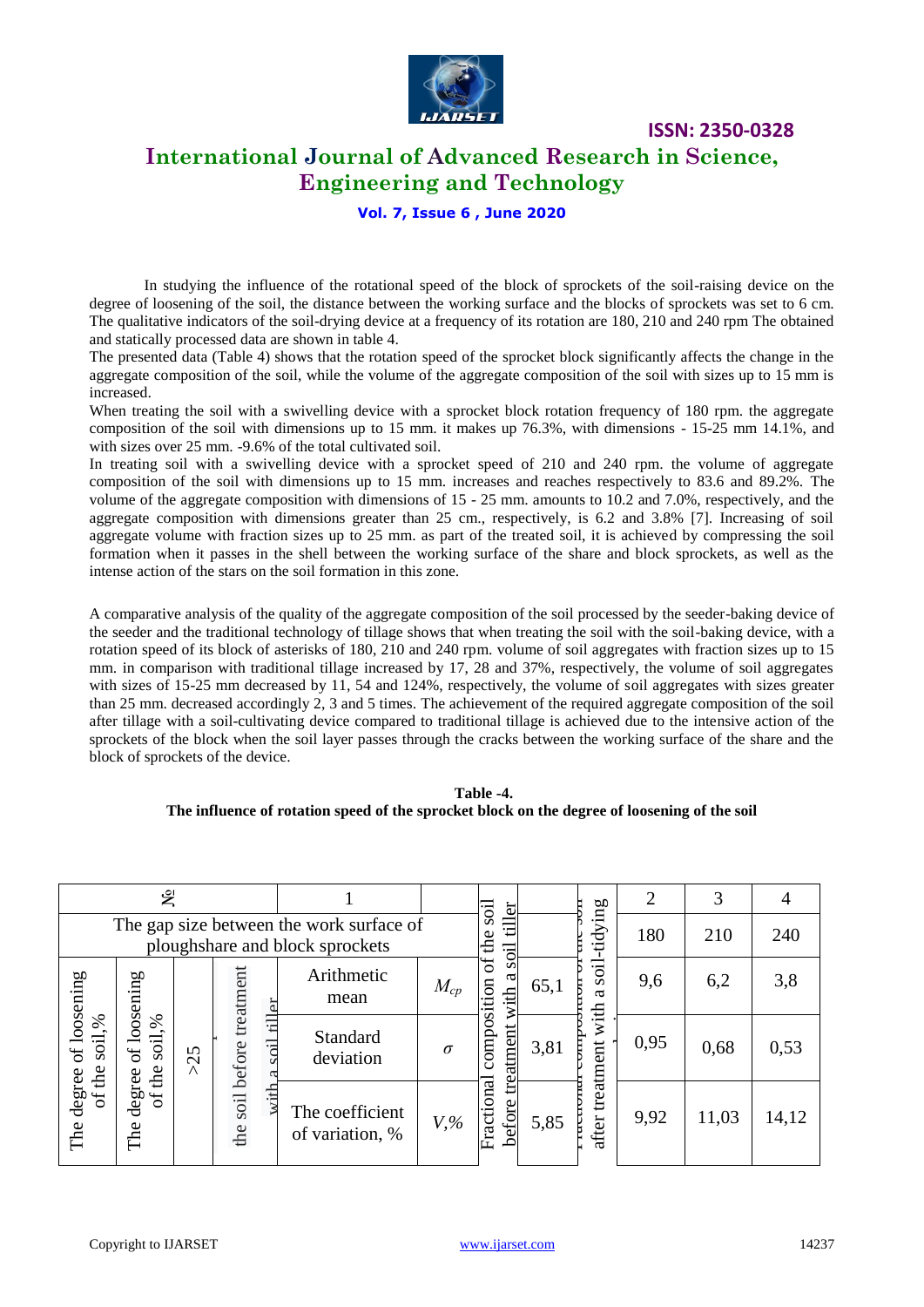

## **International Journal of Advanced Research in Science, Engineering and Technology**

### **Vol. 7, Issue 6 , June 2020**

|           |  | Confidence<br>interval             |                                                                        | 60,48<br>69,82 | $10,59-$<br>8,60 | $6,91-$<br>5,48 | $4,36-$<br>3,23 |
|-----------|--|------------------------------------|------------------------------------------------------------------------|----------------|------------------|-----------------|-----------------|
|           |  | Arithmetic<br>mean                 | $M_{cp}$                                                               | 15,76          | 14,1             | 10,2            | 7,0             |
|           |  | Standard<br>deviation              | $\sigma$                                                               | 2,2            | 1,08             | 0,89            | 0,95            |
| $15 - 25$ |  | The coefficient<br>of variation, % | $\frac{1}{2}$ $\frac{1}{2}$                                            | 12,5           | 7,69             | 8,74            | 13,61           |
|           |  | Confidence<br>interval             |                                                                        | 15,35          | $15,23-$         | $11,13-$        | $11,13-$        |
|           |  |                                    |                                                                        | 19,11          | 12,96            | 9,26            | 9,26            |
|           |  | Arithmetic<br>mean                 | $M_{cp}$                                                               | 19,2           | 1,18             | 2,19            | 1,83            |
|           |  | Standard<br>deviation              | $\sigma$                                                               | 2,3            | 6,17             | 8,02            | 6,85            |
| 55        |  | The coefficient<br>of variation, % | $V_{,\varphi}$<br>$\frac{V_{,\varphi}}{V_{,\varphi}}$ $\frac{1}{L}$ ts | 11,97          | 76,3             | 83,6            | 89,2            |
|           |  | Confidence<br>interval             |                                                                        | 16,35<br>22,05 | 81,32<br>85,88   | 87,25<br>91,15  | 74,71<br>77,89  |

**In the summary .**it can be stated that the soil-cultivating devices of the cotton seeder provide high-quality soil cultivation in the area where cotton seeds are deposited. When operating a soil-cultivating device with a rotation frequency of its blocks, an asterisk 210 and 240 rpm. the quality of the aggregate composition of the soil meets the requirements of agricultural technology. At a rotational speed of the sprocket block 180 rpm, the quality of the soil sweeping device deteriorates somewhat, and at the same time the aggregate composition with dimensions up to 15 mm. is 76.3% aggregate composition with fraction sizes up to 25 mm. - 14.1%, and the aggregate composition with a fraction size of more than 25 mm. - 19.2%. If we compare the performance of soil-bending devices with the rotational speed of their sprocket blocks of 210 and 240 rpm, they sharply differ from each other, while the volume of soil aggregates with fraction sizes up to 15 mm. rises, and with sizes over 25 mm. decreases.

In the study experience in the study of a cotton seeder equipped with a soil-cultivating device [4, 5] and organoleptic observations showed that the depth of seed placement was within the requirements of agricultural technology, the number of passes and unfinished seeds on the field surface were not observed. The number of seedlings compared to existing technology increased by 18%, which has a positive effect on cotton productivity